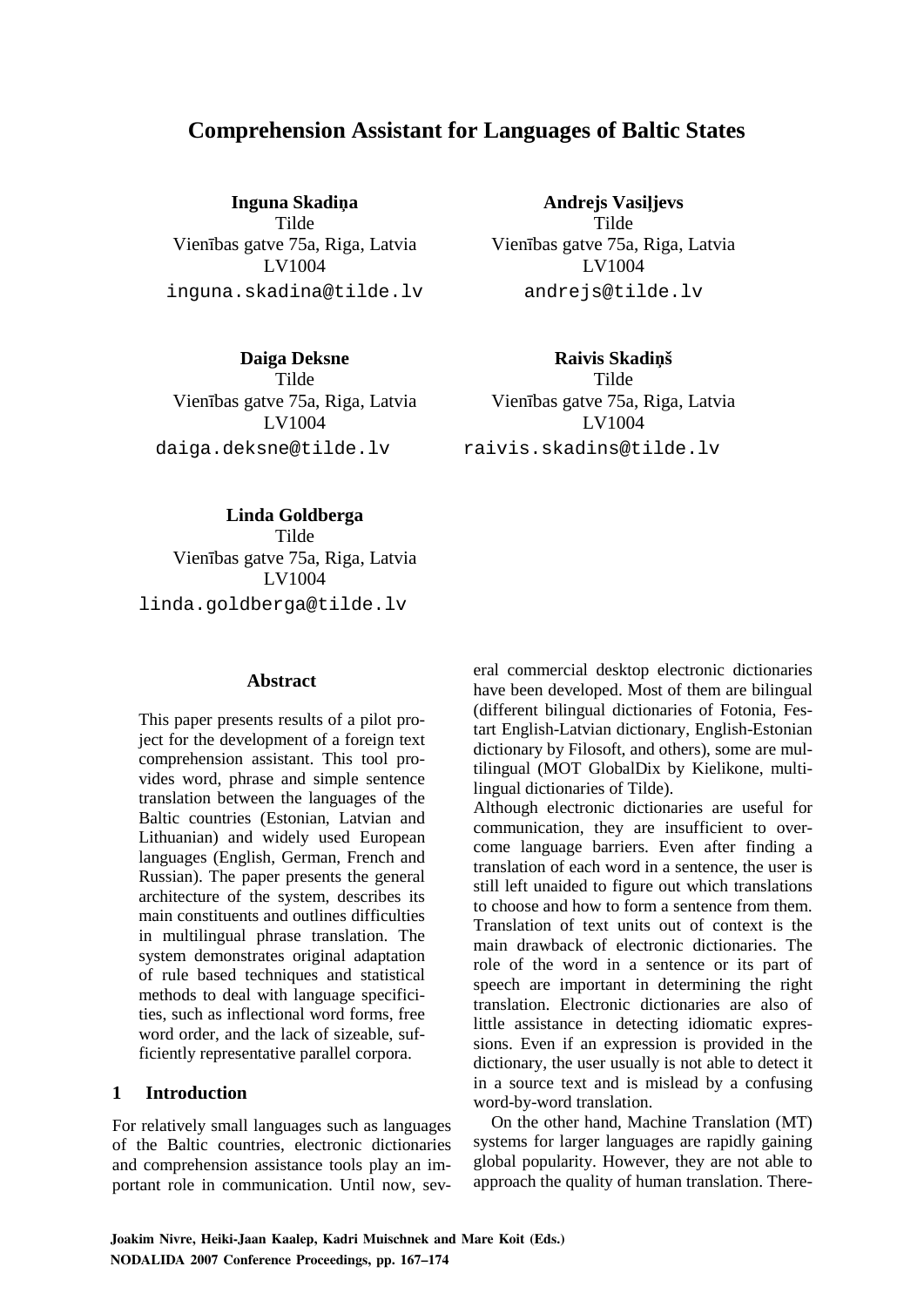fore MT systems are appropriate for users with no or very limited language skills as a fast way of grasping the basic subject matter of the content.

An alternative solution is a comprehension assistant, which assists user in understanding foreign language text (Feldweg and Breidt, 1996; Prószéky and Balázs, 2002; Deksne et al 2005). This approach addresses a usage scenario where the user has some knowledge of the target language but occasionally needs assistance in understanding unknown words or phrases. Users with intermediate language skills prefer to read the original text and use translation assistance only when it is necessary. The comprehension assistant provides possible translations of a phrase or a word in context, helps to understand the structure of the sentence or the phrase and find relations between words, detects and translates idiomatic expressions. Translation of phrases as well as possible translations of individual words are provided.

The translation is provided as a screen tip in the context of the source text. Users are not disturbed from the source text, they see the translation context, are involved in the translation process by translating incomprehensible phrases only and interpreting the text themselves.

We have generalized the above mentioned approach from a single language pair to multilingual approach, covering languages of the Baltic countries and the most popular European languages. The developed system architecture allows simple inclusion of new language pairs – since the major constituents are language independent, only the language dependent content needs to be filled for a new language pair.

#### **2 System Architecture**

The aim of the comprehension assistant is to identify individual phrases in the text and provide the user with full translation of the whole phrase, as well as separate translations of the words constituting the phrase.

The comprehension assistant is built from separate components, each of them having their own functionality. (See Figure 1).



Figure 1. The chain of the comprehension assistant components.

During the translation process, components are executed successively. It means that the input data for each subsequent component are the internal structures created or processed by the previous component. At first, the system tracks the mouse pointer and retrieves text under it. Then it detects the language, analyzes the text, finds translation of the phrase containing the word under cursor and finds all translations for each word in the phrase. Finally, all results are presented to the user. Output contains both - the phrase translation and the translations of each word of the phrase. If the system cannot identify a phrase, translations of individual words are provided.

#### **2.1 Language identification**

Language identification module is developed to relieve the user from the need to select the translation source and target languages every time the language of the text changes. This module automatically identifies the language of the text and provides the appropriate source and target language information to the system. Currently the system identifies the following languages: English, Estonian, French, German, Latvian, Lithuanian and Russian.

For language identification, the character n-gram approach is used (Grefenstette, 1995; Bashir Ahmed et al, 2004). The *language reference model* is based on the most frequent character n-grams of sizes 1, 2, 3 and 4. For this purpose the text corpus of every supported language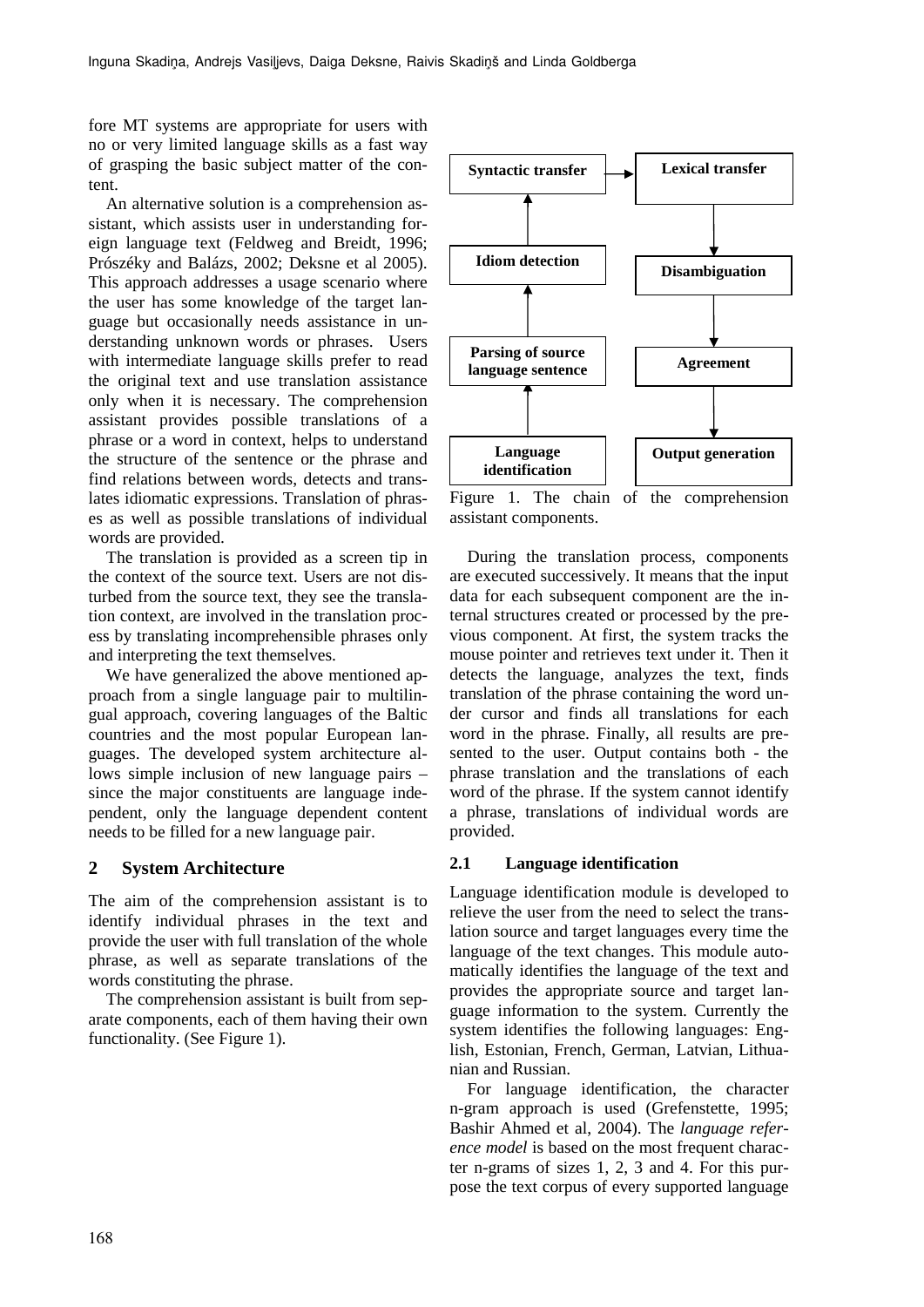is analyzed, most frequent sequences of one, two, three and four character long text strings are determined and probabilities of those n-grams are calculated.

During language identification of a particular text, we calculate frequency scores of character n-grams in this text to get the *text model*. The resulting text model is compared to the language reference models for all supported languages. The closest matching is based on 600 most characteristic n-grams of the language.

# **2.2 Parser**

The aim of the parser component is to obtain a fully or partially parsed sentence. As the parsers differ from language to language, a wrapper component is developed, which transforms the output of different parsers to a unique format necessary for further processing. For widely spoken European languages, parsers are licensed from third party software vendors:  $Connect<sup>1</sup>$ , Dictum<sup>2</sup>.

Parsers for Baltic languages have been developed within the project and have two constituents: the language independent parsing engine and the language dependent set of syntax rules.

The formal grammar we use for syntax rules is derived from unification grammar*.* Since Baltic languages are highly inflective languages, the syntax of the parsing rules needs to have attributes allowing inclusion of morphological information.

A parsing rule consists of two parts: description of the syntactic structure (a context free grammar rule) and usage conditions which describe constraints as well allow to assign or pass morphological and syntactic features between nodes.

In Figure 2, a simplified parser rule is shown. The rule describes the structure of a noun phrase (NP) consisting of an attributive adjective phrase (AP), the head noun (N) and an optional prepositional phrase (PP). The double equation mark '==' is used to describe conditions, i.e., the rule will be executed only if there will be agreement in case, gender and number between the adjective phrase (AP) and the noun (N). The single equation mark  $\equiv$  is used to assign properties to the nodes. In the sample below, the noun phrase will inherit case, gender and number from the main noun.

| $NP \rightarrow attr:AP \, main: N \, (mod:PP)$ |
|-------------------------------------------------|
| attr:AP.Case==main:N.Case                       |
| attr:AP.Gender==main:N.Gender                   |
| attr:AP.Number==main:N.Number                   |
| NP.Case=main:N.Case                             |
| NP.Gender=main:N.Gender                         |
| NP.Number=main:N.Number                         |

Figure 2. A simplified noun phrase parsing rule.

The parsing engine is based on CYK (Cocke-Younger-Kasami) algorithm (Cocke and Schwartz, 1970; Younger, 1967; Kasami, 1965). It uses bottom-up approach which allows partial parse of input sentence.

Original CYK algorithm supports context-free grammars written in Chomsky normal form (CNF). The developed rule formalism differs from CNF. Therefore parsing rules are transformed to CNF which is extended with attributes. The CYK parsing algorithm also was improved to handle attributes both for constraints and for assigning or passing attribute values between nodes.

Currently parsing rules are developed for Latvian and Lithuanian languages; for Estonian, a small demo grammar is being developed.

The output of the parser component is a syntax tree, or parts of the syntax tree of the sentence (see Figure 3) in case when full sentence parsing fails. Currently parsers for languages of the Baltic countries have no disambiguation constituent, therefore the first full parse tree, if it exists, is chosen for transfer. For the widely used European languages, parsers return a single parse tree.

<sup>1</sup> www.connexor.com

<sup>2</sup> http://www.dictum.ru/?main=products&sub=dictascope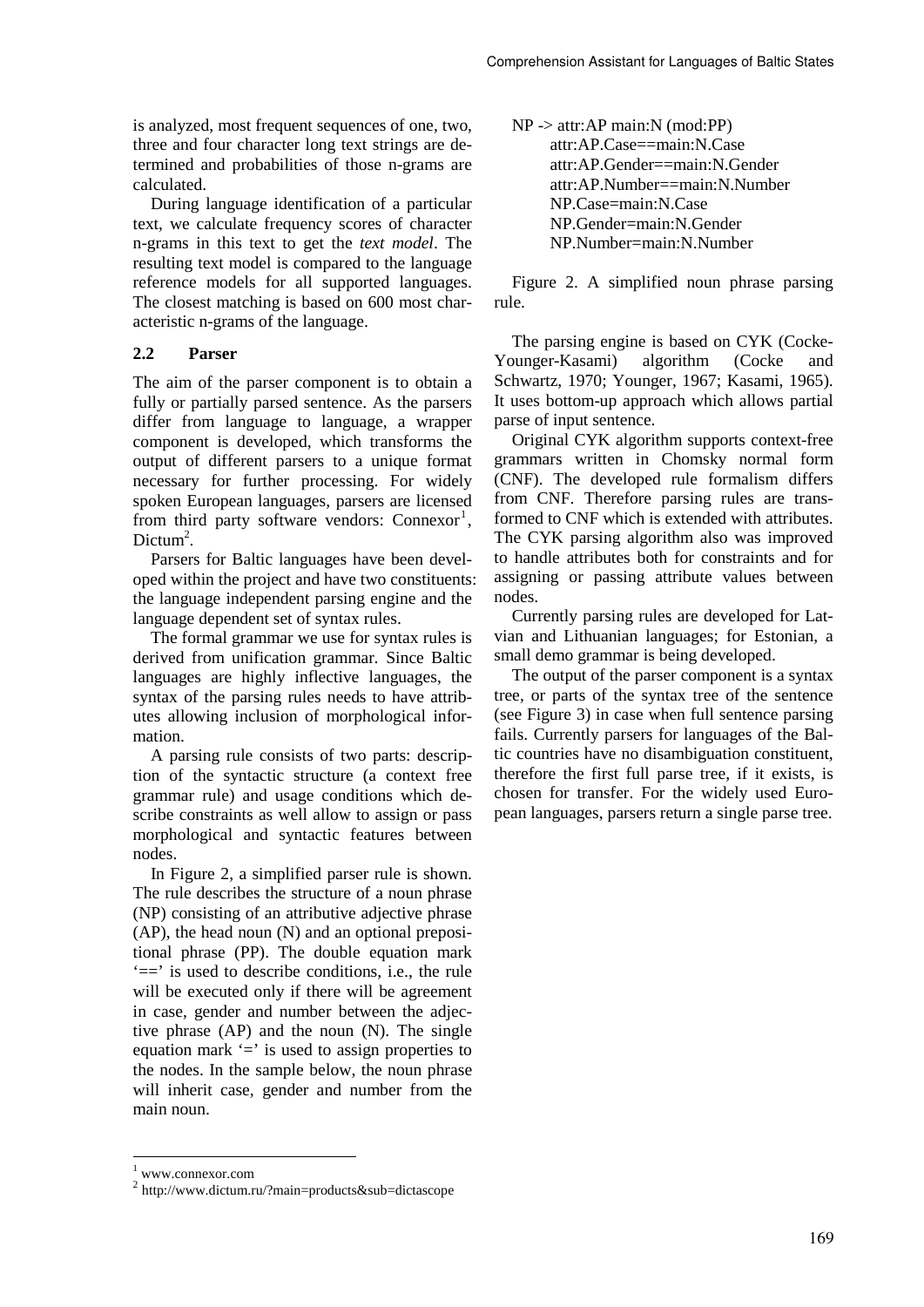#### ministri nolēma piešķirt līdzekļus vētras seku novēršanai

nolēma Base form:nolemt Morphology:vs0000300i000000000000000010

piešķirt:obj Base form: piešķirt Morphology: v0000000000000000000000000010

līdzekļus:obj Base form: līdzeklis Morphology:n0mpa030000000000000000000010

novēršanai:dat Base form:novēršana Morphology:n0fsd030000000000000000000010

seku:mod Base form: sekas Morphology: n0fpg030000000000000000000000000

vētras:mod Base form: vētra Morphology: n0fsg0300000000n0000000000010

| NТ | <b>BASEFORM</b> | MORPHOLOGY ATTRIBUTES         |
|----|-----------------|-------------------------------|
| Ν  | sekas           | n0fpg000000000n00000000000010 |
| Ν  | seka            | n0fpg000000000n00000000000010 |
| Ν  | seka            | n0fsa000000000n00000000000010 |
|    |                 |                               |

| N, N, N<br>ministri | V<br>nolēma | v<br>piešķirt | И<br>līdzekļus | N, N, N, N<br>vētras | N, N, N<br>seku | N<br>novēršanai |
|---------------------|-------------|---------------|----------------|----------------------|-----------------|-----------------|
| SENT                | VP.         | VP            |                | NP<br>ΝP<br>NP       | NP.             |                 |
| SENT                | VP.         |               |                | NP<br>NP             |                 |                 |
| SENT                | SENT        |               |                |                      |                 |                 |
|                     |             | VP<br>VP.     |                |                      |                 |                 |
|                     | VP<br>VP    |               |                |                      |                 |                 |
| <b>SENT</b><br>SENT |             |               |                |                      |                 |                 |

Figure 3. A parsed Latvian sentence in the form of the dependency tree (above) and as the matrix of the chunk parser (below).

# **2.3 Idiom processing**

There are many cases in real texts where the meaning of a collocation of words is not based on the meaning of its parts. Baltic languages are not an exception and are rich in idiomatic expressions. For example, the literal translation of the Latvian expression *G* $\bar{a}$  $\check{z}$  *ka ar spainiem* (*It rains cats and dogs*) would be *Pouring like with buckets*.

Such idioms should be identified and treated as a whole in translation. In the comprehension assistant tool they are identified comparing adjacent words in the text to the stored list of idioms. If a matching idiomatic expression is found then the corresponding nodes in the parse tree are located and the translated idiom is attached to them. The information of the syntactic tree of the whole sentence is not used in idiom translation, however, the translated idiom is integrated into

the tree to use it later in transfer, agreement and other processes.

Another specific case is translation of software interface elements. If the mouse pointer is located on menu items, the windows title bar, a dialog box message or other user interface elements, to increase quality of translation, specific dictionaries of pre-translated user interface strings and computer terminology are used.

The third case is English phrasal verbs which are language dependent (they are not typical for Latvian, Lithuanian and Russian) and are therefore handled in the syntactic transfer component.

#### **2.4 Syntactic transfer**

In the transfer phase, the syntactic tree in the source language is transformed into the corresponding syntactic tree for the target language. Syntactical transformations are made to map one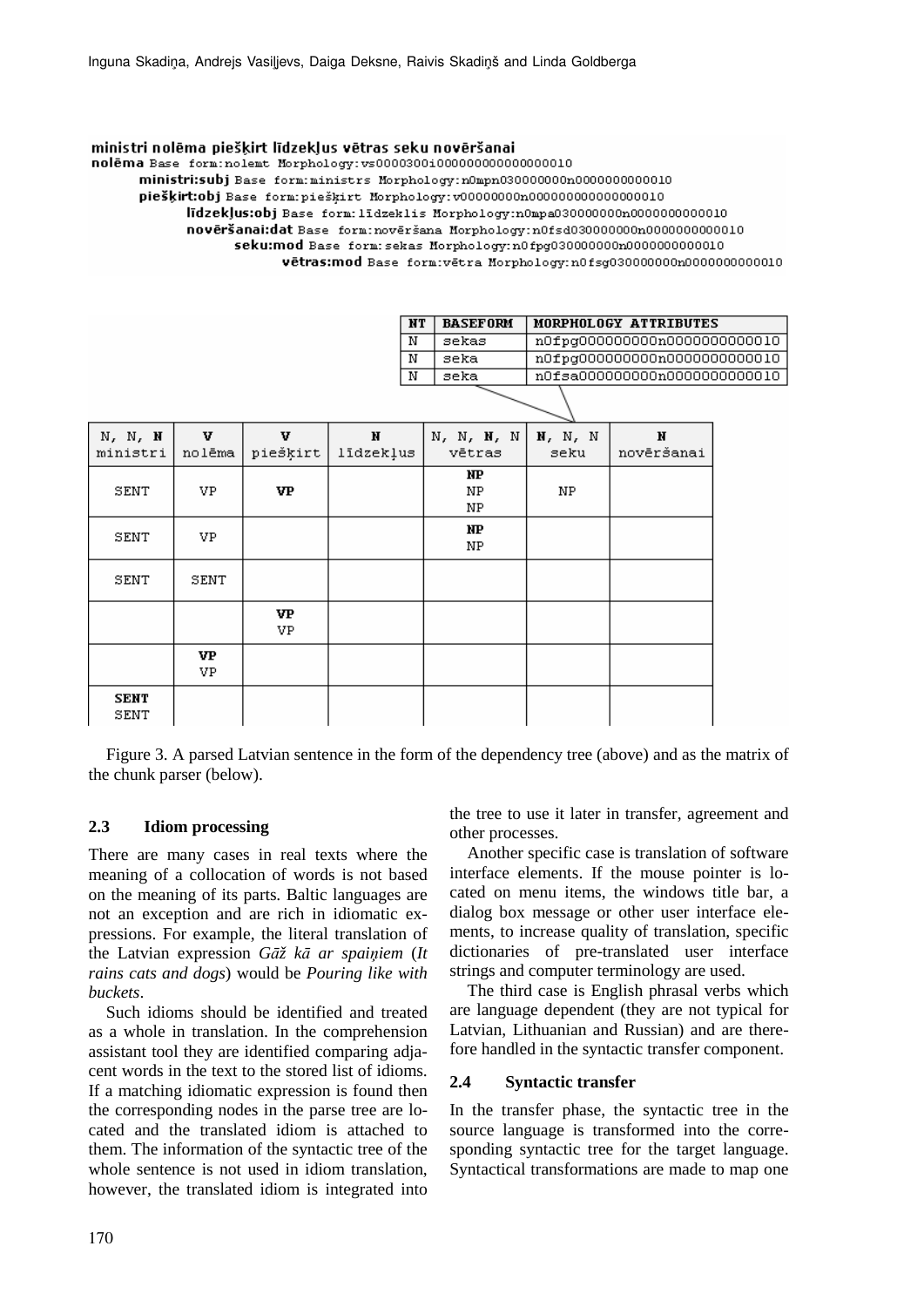tree structure to another by applying transfer rules. The developed rule formalism allows to:

- change word order,
- delete or hide nodes,
- insert new nodes.
- transfer or assign syntactic, morphological or lexical properties,
- change type of syntactic relations between words.

Usually the transfer is applied to two or three syntactically related nodes, the order of which could be arbitrary in the text. Although transfer rules analyse syntactic relations between words, the word order could be changed during transfer. The following example shows a transfer rule for the transformation of a genitive phrase during translation from English into Latvian:

```
TransferRule(N<-mod-PREP<-pcomp-N) 
\left\{ \right.Child.SourceSpelling == "of";
        Grandchild.Case = genitive; MakeLink(Child – hidden -> Parent); 
         Swap(GrandChild, Parent); 
         MakeLink(GrandChild - mod -> Parent); 
 } 
Figure 4. Transfer rule sample.
```
Applying this rule to the tree representing the English noun phrase 'team of scientists', the word 'scientists' will be moved to the position before the main word 'team' and the case of the word will be changed to the possessive case (genitive) and the preposition 'of' will be discarded.





Figure 5. Sample syntactic tree before applying syntactic transfer rule (Figure 4) and after it. Light arrows show word sequence.

### **2.5 Lexical transfer**

The lexical transfer component finds translations of the word in a bilingual dictionary based on the part of speech identified by the parser component. For example, for the English word *rest* in sentence *we need a rest*, noun translations (for Latvian: *atp*ū*ta, miers, pauze, p*ā*rtraukums*) will be selected and verb translations (for Latvian: *palikt, atp*ū*sties, balst*ī*ties, gulties*) will be dismissed.

If there is no translation for the word in the required part of speech, the dictionary lookup is attempted for alternate classes. For instance, instead of a participle, the translation of adjective could be selected.

Usually, dictionaries include only translations of primary words without translations of derivations. For example, dictionaries usually have entries for words like '*assume*', but less often they have entries for '*assumption', 'assumed'* (adverb) or '*assuming*' (noun), and they usually do not have entries for words like *'assumer'* and *'assumingly'*. For such cases, if the translation of a word is not in the dictionary, specific suffixes and prefixes are cut off at the end and the beginning of the word during dictionary lookup and added to the translated word of the target language. For example, a participle can be translated as the infinitive of the corresponding verb and then the required participle form is synthesized from the translation. Nouns can be cut off suffixes*: –tion, -er, -or*, then translated as verbs and the translations synthesized into the required nouns.

The obtained translations are arranged by their significance (score). Each translation has a label attached identifying whether it can be used in the translation of the phrase. Specific translations are not used in phrase translation, they appear only in the list for each word. In case when a single word is translated, the translations are taken from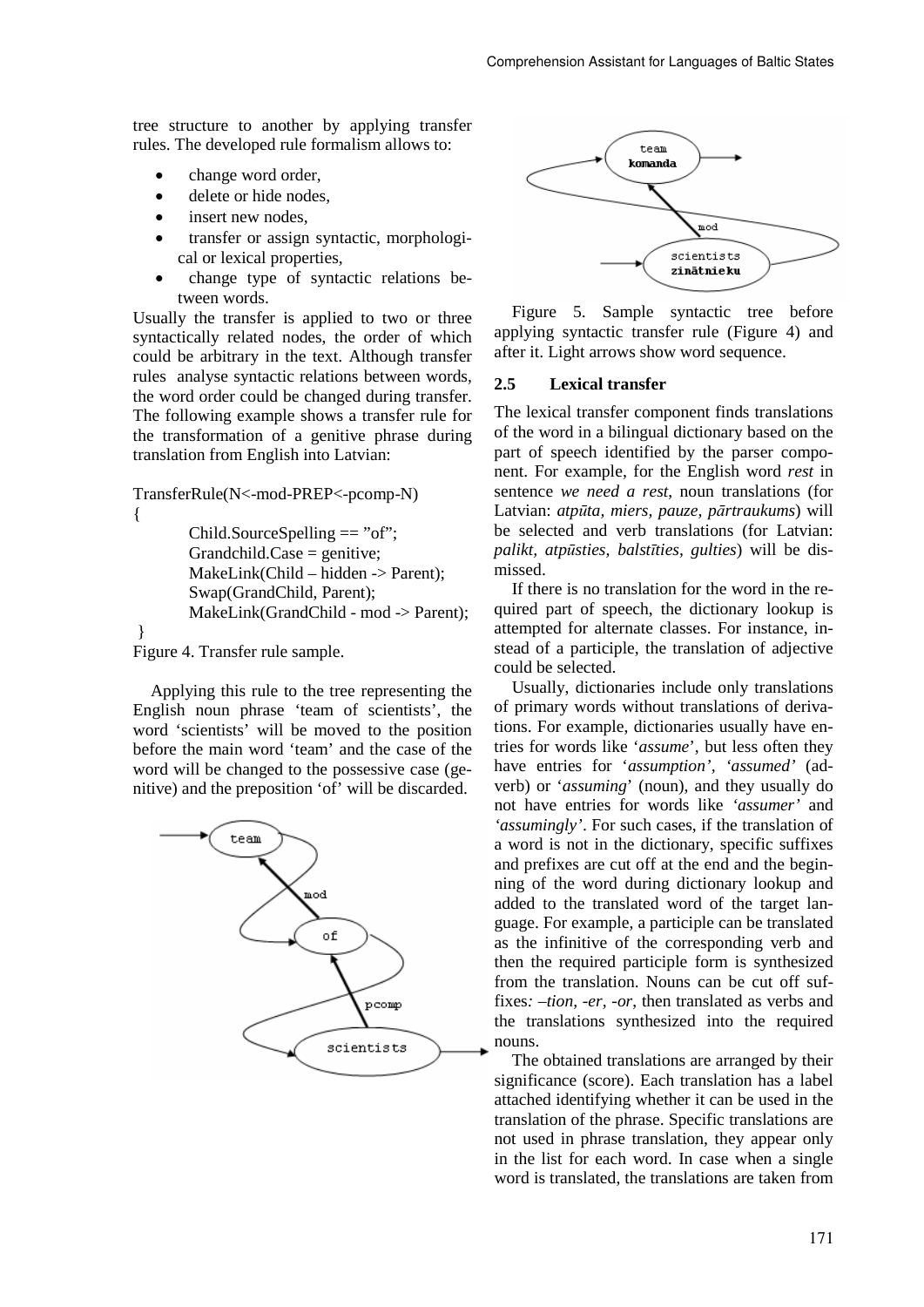a richer dictionary where translations are grouped by meanings, including comments on usage.

# **2.6 Disambiguation**

The task of the disambiguation phase is to choose the most appropriate target language word from the several words selected in the lexical transfer phase. We use statistical methods for disambiguation. Traditionally bilingual corpus is used to get statistical data for disambiguation. For Baltic languages the available bilingual corpus is very limited, so we combined two approaches – using a monolingual corpus and multiword expressions with their translation equivalents extracted from the multilingual dictionary.

We applied different approaches for Latvian and Lithuanian. For Latvian disambiguation, we decided to take into account statistical data about the probability of syntactic pairs - two words being syntactically related in a phrase or sentence. This is a more advanced approach compared to bigram probability - probability of two words appearing next to each other in a sentence. We use several syntactic relations such as *subject(noun, verb)*, *object(verb, noun), attribute(adjective, noun)* and *attribute(noun, noun)*.

We gathered a large corpus of Latvian texts from web content. We applied a shallow parser on this corpus to get pairs of syntactically related words. The frequency of each unique pair was calculated. Frequency data were normalized to get probability of syntactic pairs. We call the resulting data the *syntactic language model* (SLM) and use it for disambiguation.

In the syntactic tree of the target language we have one or more Latvian language words mapped to every node (source language word). For every connected Latvian word pair in the tree we find probability from the Latvian SLM. Now we can disambiguate the syntactic tree by selecting those translations that give the highest probability for the whole tree representing the phrase or the sentence.

This SLM based disambiguation improves the quality of the translation compared to the most primitive method of using just the first translation from the dictionary. But the drawback of this method is usage of target language data only and ignoring the source language text in disambiguation.

For Lithuanian disambiguation, we tried a more advanced approach. We used an English-Lithuanian dictionary with a large number of phrase translations. We applied shallow parsing

to it and aligned Lithuanian syntactic bigrams with the corresponding English syntactic bigrams. Again the frequency and probability of such bilingual pairs were calculated. We call the resulting data the *syntactic translation model* (STM).

For English-Lithuanian translation, we find probability in the Lithuanian syntactic tree for every combination of English source and Lithuanian target words at one node connected with the same combination at other node. Probability for this bilingual pair (EN/LT –EN/LT) is found in the English-Lithuanian STM.

Usage of the STM model should potentially provide better disambiguation quality than the SLM model. But we realized that for quality improvements we need much larger bilingual corpus of phrase translations than we have from the English-Lithuanian dictionary we used. Currently, the SLM model demonstrates better results but another comparison should be performed after creating a larger bilingual corpus and rebuilding STM.

As seen in Figure 6, different translations of the verb "pick" are chosen when it is used with nouns 'berries', 'gift' and 'nose'.



John is picking berries.

|      | John is picking a gift<br>Džons izvēlas dāvanu                                                                                                                                        |
|------|---------------------------------------------------------------------------------------------------------------------------------------------------------------------------------------|
| he.  | John<br>Džons                                                                                                                                                                         |
|      | būt, pastāvēt, atrasties, notikt, klāties, maksāt<br>pickina<br>kaplēt, izmeklēt, izvēlēties, kapāt,<br>cirst, knābt, knābāt, urbināt, bakstīt,<br>apskrubināt, lasīt, plūkt, plūkāt, |
| aift | atmūķēt, apzagt, zagt, strinkšķināt, spēlēt<br>dāvana, spējas, talants                                                                                                                |

John is picking a gift



John is picking a nose

Figure 6. Disambiguation of meanings of the word 'pick' in English-Latvian translation.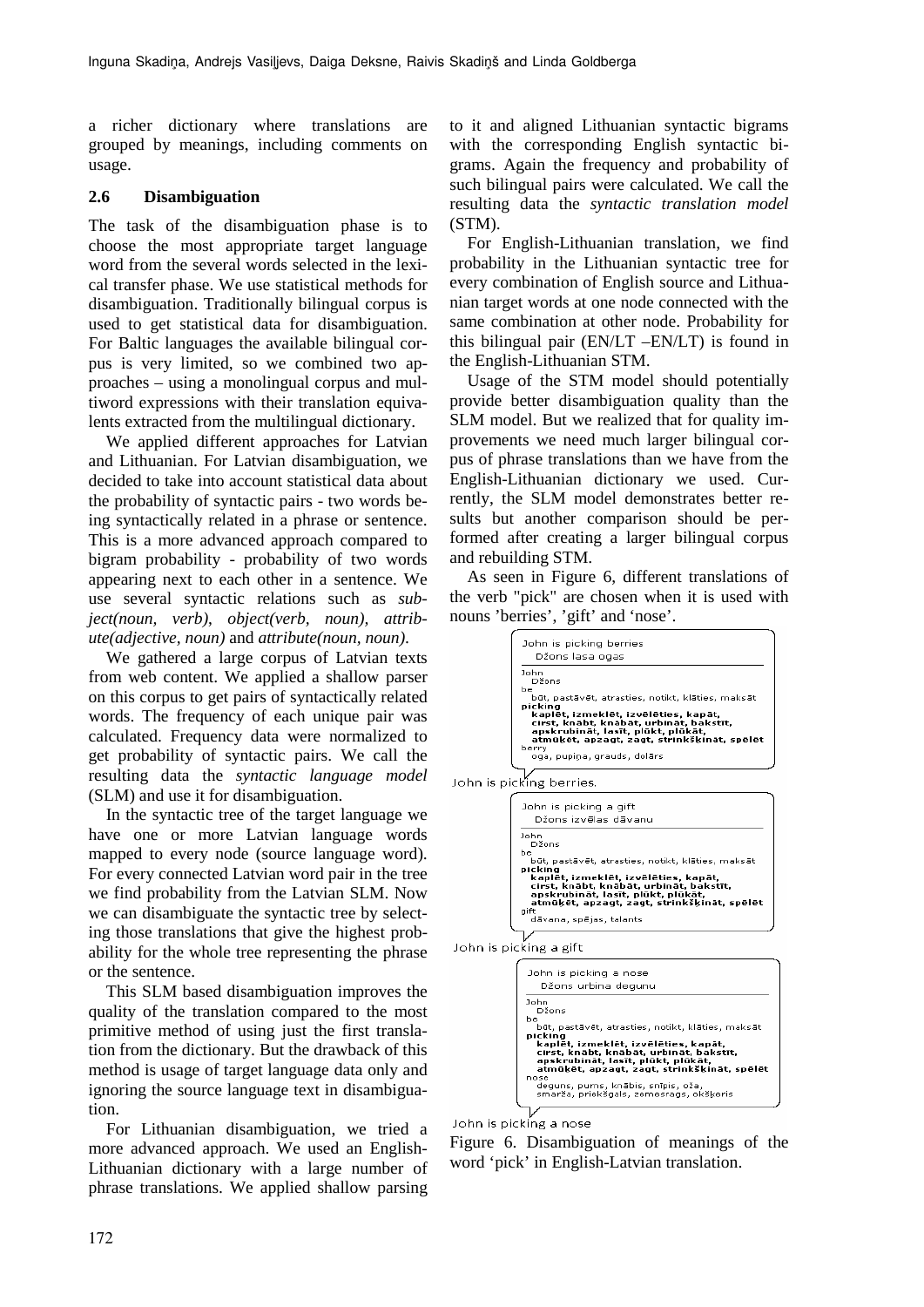### **2.7 Agreement**

At the end of the disambiguation process, the target language syntactic tree contains only one target language word at each tree node. Tree nodes have some morphological properties (e.g., tense for verbs, case and number for nouns) set during parsing and transfer phases. But there are just target language dependent properties which must be set depending on the properties of other words and syntactic relations of words in the target language. For example, in the Baltic languages, the noun and the adjective must agree in case, number and gender. This agreement is established by agreement rules.

Rule(N<-attr-A)

 $\{$  Child.Number = Parent.Number; Child.Case = Parent.Case; Child.Gender = Parent.Gender; }

Figure 7. Agreement rule which assigns adjective (A) child node properties of parent noun node (N): gender, case and number.

Through agreement rules, the agreement module passes properties from one word to other and sets the missing morphological properties so that all morphological properties are set and all words in the phrase are in agreement.

Finaly, word form generation is applied according to the morphological properties of the word.

# **2.8 Output generation**

The last phase is formatting of the resulting phrase or sentence.



Figure 8. Translation from Lithuanian into English.

The module returns translation results to the user according to the current position of the mouse pointer on the source text. The largest

translated phrase related to the selected source word is returned together with translations of separate words of the phrase.

# **3 Achieved results and future work**

Currently the comprehension assistant is at the stage of a pilot project – all system components are implemented and dictionaries for all language pairs are included. However, the level of phrase/sentence translation differs for different language pairs – currently it is better developed for Baltic languages (Latvian, Lithuanian) and less developed for Estonian. For Estonian, currently only a small grammar has been developed, and a rich set of Estonian syntax rules for this system is being currently implemented. Also the English and Russian translation directions are more developed while for German and French only the basic syntactic constructions are currently implemented.



Figure 8. French-Latvian phrase translation.

Quality of translation of phrases varies depending on the complexity of the text. The system can handle relatively simple phrases, but fails dealing with texts from specific domains or dealing with texts with complex grammar and idiomatic meaning, like news headlines.

For test purposes, the gold standard for each language pair is developed. It contains main syntactic constructions for each language pair, as well as some typical cases of word sense disambiguation are included. Tests of the system have shown several weaknesses of the system. This is the basis for future work on improvement of the system.

One of the problems is proper nouns which are not distinguished, therefore, they sometimes are translated with a standard dictionary and the obtained translation does not match the context. In future, we should improve the functionality of proper noun recognition and they should be identified and translated using special dictionaries.